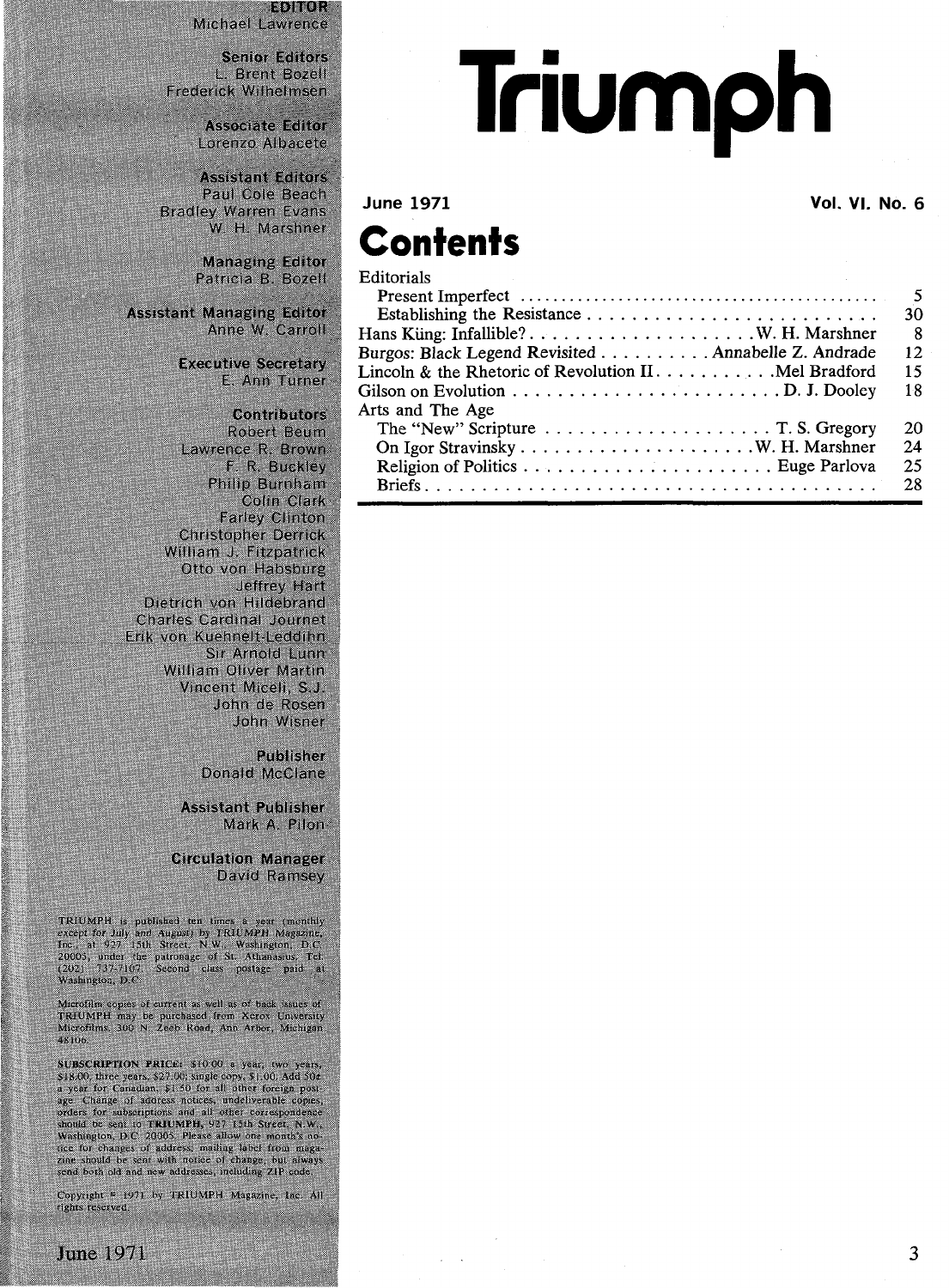

**An Inquiry**

W. H. MARSHNER

Hans Küng calls the preface to his new book "candid," a word whose ambiguity is the key to this deeply equivocal volume. In "candid confession" it implies a full disclosure of one's subjective state; in "candid camera" it implies unvarnished portrayal of the objectively real. Küng wants it both ways: his own growing sense of isolation since the Council is simultaneously predicated of the vast majority of the whole Church. Küng claims to know of no one who "really" believes in the birth control ban; Ignaz Döllinger said the same a century ago about infallibility.

The crisis point, then, is *Humanae Vitae.* Küng is certain the prohibition can never be reversed. It is the consistent and universal teaching of the Church for centuries, he says, reaffirmed with all possible exactitude in 1930, received by all the faithful under pain of eternal damnation, and now promulgated again by the highest authority. The only way to escape the teaching—Kiing is honest enough to see it — is to reject the whole magisterial system. Hence, the present book.

It is, he says, an "inquiry." And there he is not so honest. It is a fist-swinging attack on the entire juridical structure of the Church, on the history of the papacy, and on the certitude of dogma. It is not a question but an answer. To be sure, it raises such questions as whether other theologians will follow along, and whether Rome will let him get away with it; but *not* whether the pope is infallible. That, after *Humanae Vitae,* is the excluded possibility.

One is not surprised, therefore, that Küng is now silent about theological method. He cannot tell us what the ground rules of "inquiry" are. To ask about the status of a dogma, even of all dogmas, implies the tools of dogmatic theology; to ask about Church history, those of positive theology. Or, if one candidly acknowledges the suspension of faith, there are the methods of the secular historian. Küng knows these distinctions, especially as his friend Yves Congar has developed them with singular brilliance. The silence, then, invites an educated quess: Küng is employing no, method known to Catholic scholarship, is experimenting (confusedly) with a Protestant one, and hopes thereby to obscure the suspension of Catholic faith.

The closest we get to a stated norm is Küng's recurrent claim to judge all things in the light of the "gospel." What this "gospel" is, however, is less evident. It is not the New Testament; that much is clear when Küng demands civil divorce and total liberty in mixed marriages in the name of the "gospel." One is further perplexed when Küng says that St. Paul contrasted "law" and "gospel," for there is no place in the entire Pauline corpus, nor in Acts, where *norms* (law) and *euaggelion* (gospel) are contrasted in any way. Paul speaks of a "law" of Christ (esp. Rom. 8:2); but of a "gospel" understood as antithesis of all law he knows nothing. Where the contrast does appear is in Luther, whereon may hang the tale. For it looks as though Küng, like Luther, is working from a personally formed and highly selective theological "synthesis," a construct based on favorite data in the New Testament, and boldly marketed as "gospel."

But since Küng is not a fundamentalist, he cannot claim that even this "gospel" is the final norm. He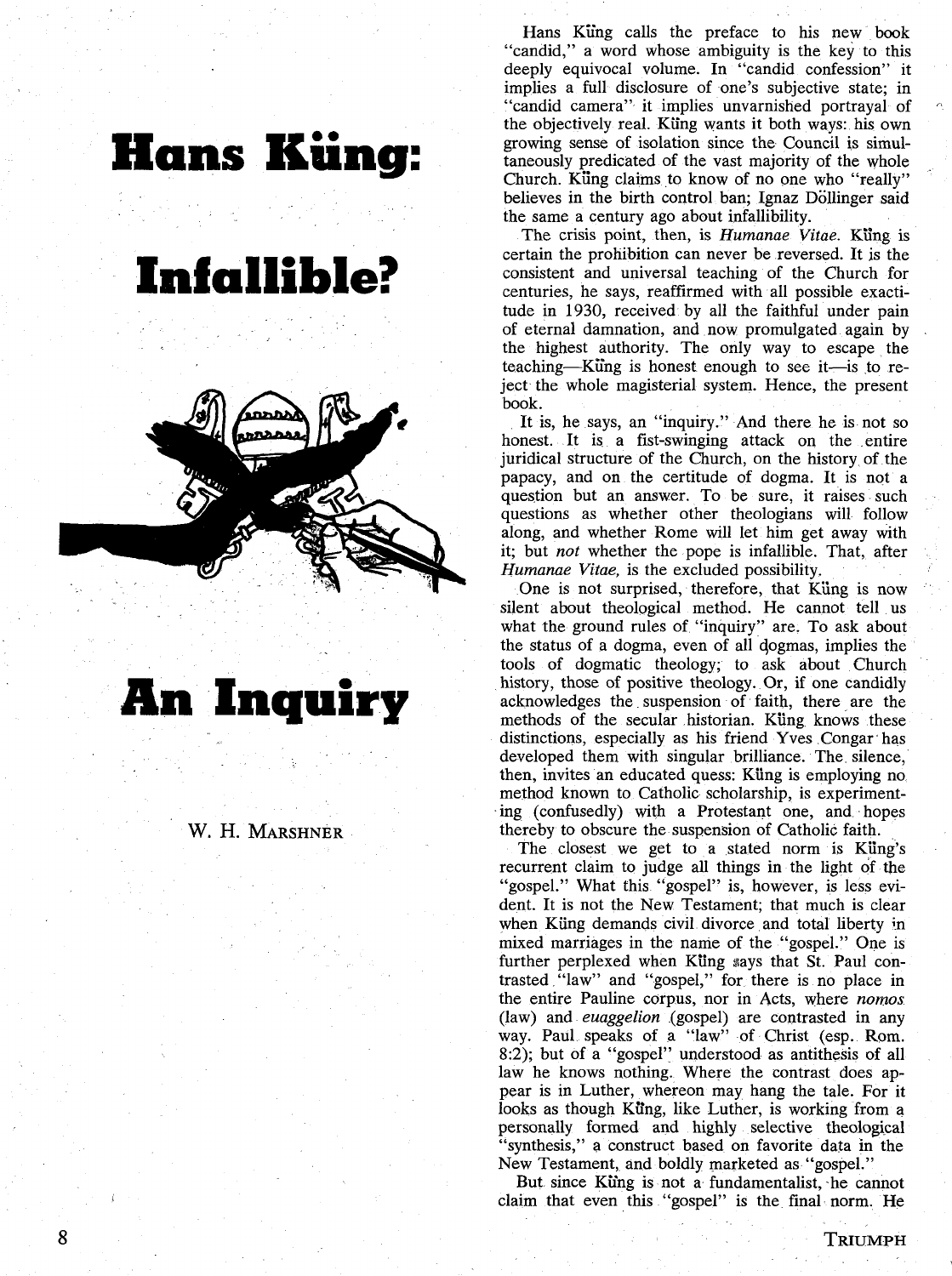has fixed its limits and content by "research." Like any neo-orthodox Protestant, Küng's ultimate norm is historical criticism (or the "consensus" of modern scholarship). This it is which adjudicates all questions about Gospels, Councils, and Popes. This is the *norma normans.*

*Infallible? An Inquiry* falls into two main parts, the second being "auxiliary," Küng says, to the first. Most commentators, however, have ignored the structure, and seized upon the second part as the kernel of the book. This is the now famous critique of propositions. Küng asserts that the idea of an infallible magisterium rests upon the assumption that there are infallible propositions: what else would such a magisterium teach? Yet the fact is, according to Küng, that there are no such things. *All* propositions are "fundamentally ambiguous," signifying different and even opposite things depending on context, usage, intention, etc. Thus "every proposition can be true *and* false." (It is only fair to say that Küng appears to sense something wrong in this argument: he has no sooner spoken of the fundamental ambiguity of propositions than he seems to take it all back by admitting that propositions *can* state the truth, and that they are not equally true and false. On the whole, though, and certainly wherever it suits his purpose, he insists on the true-and-false character of all propositions.)

K üng's vacillation is rooted in a major blunder—he has run afoul of three major distinctions. The first is that between propositions (or truths) and sentences: The Church has taught that what is revealed in Scripture is not the form of words (sentences) but the truths that those sentences convey. Thus she both avoids the Protestant dilemma of "verbal" inspiration and establishes her own power to reformulate. The Church is committed "irreformably" to all her truths but to none of her prose.

The second distinction is that between truth and successful communication. The truth of a proposition is its conformity with being and has nothing to do with the identity of the speaker's intention with the auditor's understanding. Never has the Church been so foolish as to maintain that her doctrinal definitions could not be twisted, distorted or otherwise abused. The whole history of heresies is proof to the contrary. The Church claims only that her propositions, rightly  $*$ understood, convey faithfully the Truth committed to her; and that as her formulations become more precise, heretics will find it increasingly difficult to invent forms of words which contain *both* her truth and their own misunderstanding. In that she has been right; in every crisis the heretics have ultimately given up the attempt and gone openly into anti-Catholic counter-assertion.

The third distinction is that between ordinary propositions and those containing a mystery. From several examples Küng makes it clear that he rejects infallibility because such propositions as "God exists"

can never be wholly clarified (hence, remain open to misinterpretation). But again he is beating a straw man. The Church has never supposed that her theology, however technical, removes one scintilla of mystery. What is maintained is that when the Church defines proposition  $x$ , it contains the *same* mystery as that contained in some previously defined or revealed version of proposition *x.*

On the other hand, Küng tries to maintain a distinction where there is none: between "infallible" propositions and garden variety "true" ones. As far as their truth is concerned, these are all the same — the only difference being that "infallible" propositions have been promulgated by an infallible authority. Küng has set up a transported epithet and then fallen all over it. That is why it is not in the least surprising that his hot new "problem" has never been discussed in the Church before.

Küng's theory has elicited the comment that he may be experimenting with a multi-valued logic. Logical systems using three or more "truth-values" (as opposed to the traditional true-false duality) have been proposed and developed formally since 1921. Certain of these systems have found practical application in quantum and probability theories. Nor is it farfetched to postulate their application to theology. Scholastics like Suarez anticipated a multi-valued logic (without recognizing it) in commenting upon the *objectum fidei.* But none of this research has anything to do with what our Hans is up to. For if he is saying that a proposition is *sometimes* true and *sometimes* false, he remains entirely within conventional twovalued logic. If he is talking about a third, true-false "value," he is foundering in contradictory premises. But if, as seems most likely, he is saying that *all* propositions are true *and* false, he is, besides foundering again, positing not three or more values but, quite obviously, only *one!* That theory would make all propositions logically equivalent and hence preclude the existence of any logical system whatsoever.

So much for Küng's "auxiliary" argument. We may turn to the main one which, in outline, is a rambling attack on the magisterium from an historical point of view. Vatican II is mined for "new insights" as a starting point. Then we are back in Apostolic times, where, of course, most of what the Church thinks to have been the case is said to be unfounded. We are then off upon a furious gallop through Church history, wherein we happen upon eight or so magisterial errors (no fooling around with true-and-false here) and an immense number of outrageous papal usurpations. Breathless, we arrive at Vatican I, keystone of the infallibilist edifice, and find it, of course, full of holes.

• Küng's technique for reading the texts of Vatican II consists of taking "inside dope" and the alleged "intent" of the conciliar "majority" as authoritative rather than the texts themselves. These latter are held to be "compromises" (here a bad word) between the "old" and the Spirit-given "new." Therefore, no text of Vatican II can be allowed to speak for itself. As an alternative Küng appeals to clauses buried here and there, which, integrated within a context supplied by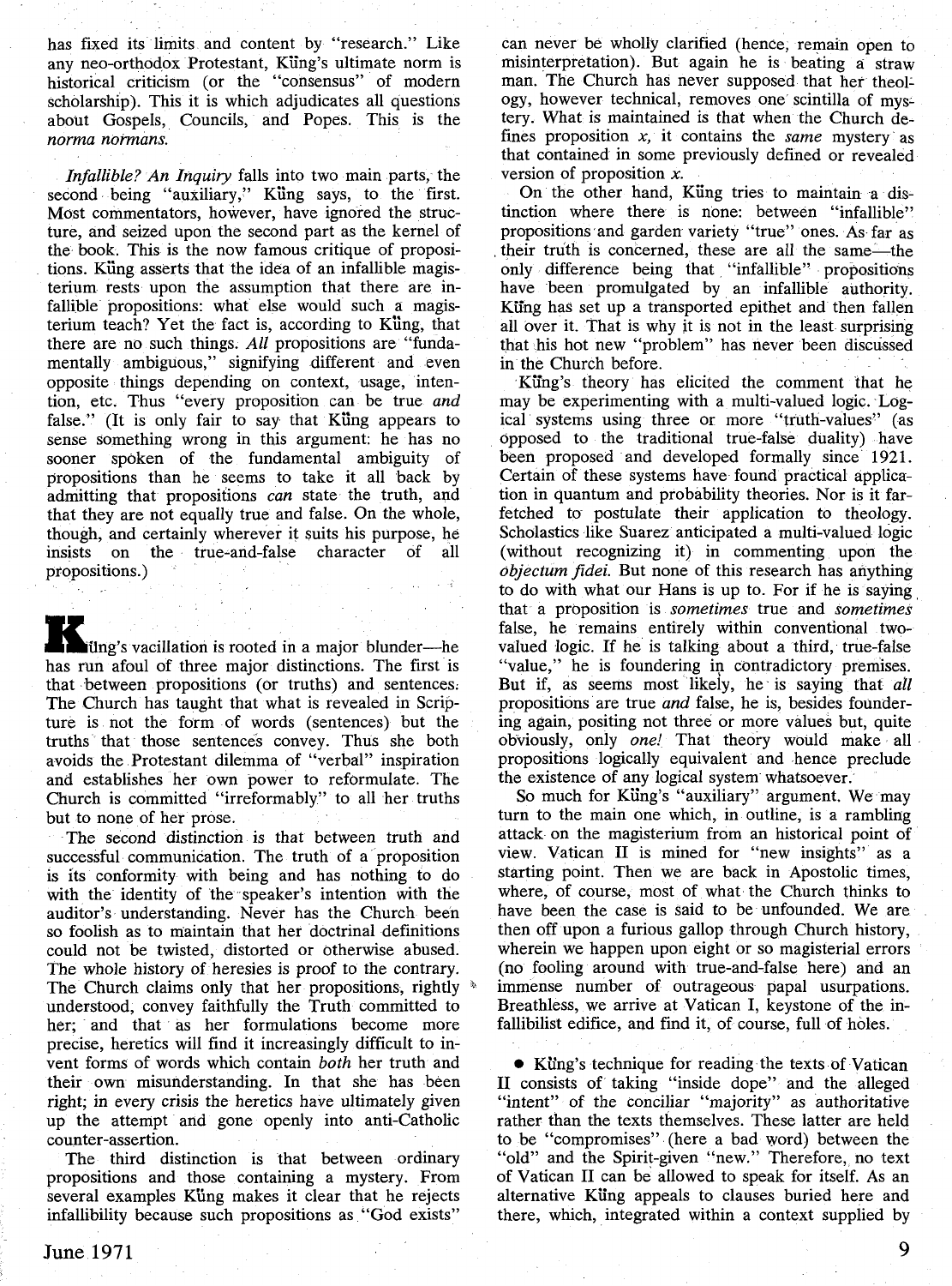his own theology, acquire a significance startlingly different from what they would bear if interpreted within their documentary context. Similar to what certain biblical scholars have done to *Divino Afflante Spiritu,* this procedure, applied to the Council, leads to the conclusion that there exists, besides the publicly available meaning of the decrees, a hidden meaning —a gnosis shared only by certain ex-periti and their collaborators, who alone know the full significance of the buried phrases. The theological absurdity of this sort of thing needs no further comment.

• Throughout, Küng likes to load his dice by taking political terms he thinks the reader will like (liberal, democratic) and pinning them to theological phenomena he wishes the reader to approve of (Scripture, Vatican II). The contrasting lexical stock (conservative, absolutist) is applied to what he wants the reader to reject (Virgin Mary, Vatican I). It is a method that has all the intellectual probity (and cognitive merit) of a "commercial message."

• Küng's great bugbear is neo-scholastic "textbook theology." What he means by this deprecating expression is unclear: Is this system found only in textbooks? Is it studied only by beginners? Does Hans Küng know neo-scholasticism only from textbooks? Never mind, says Küng; the methods of these "Roman" theologians are "virtuoso dialectic," "tricks," "perversion and distortion." Such slurs stem, one discovers, from an invincible incapacity to enter the spirit of traditional theology, to take seriously its definitions or appreciate the cogency (and the flexibility!) of its syllogism. Given this alienation, Küng is able to import his own charmingly home-made notions into traditional formulas to produce, in all innocence, catastrophes like the structure of the following argument:

1. Unstated Küng premise: infallibility is a superhuman incapacity to err in anything.

2. Traditional formula: the Apostles, in union with Peter, were infallible.

3*. Sed contra*: the Bible depicts the Apostles as "weak and fragile human beings," sinners, who make mistakes like anybody else and need the "intercession, comfort, and support of their fellow Christians."

4. *Ergo:* the text-book theology is unfounded! One has to rub one's eyes, but there it is.

• There is also a quaint concept of the apostleship:

1. "As the immediate, primary witnesses and primary messengers of Christ, the apostles could not *a priori* [sic] be replaced or represented by any successors…"

2. "Even though there can be no new apostles, the mandate and function of the apostles remain… Apostolic mission and apostolic ministry, however, are primarily carried on further by the *whole* Church. *Every* Christian is in the succession of the Apostles in so far as he strives for harmony with the apostolic testimony.  $\therefore$ "

Let the reader pass over the exegetical and doctrinal sins of these juxtaposed propositions in order to savor the full impact of their logic.

Is it *as* primary (in time?) witnesses that the apostles are un-succeedable? Does their *function* define them as such? But then Küng's (2) must be false. Or is it only as *persons* that the apostles are irreplaceable, the function living on? But nobody supposes that persons succeed other persons *as* those persons; I cannot be my grandfather *redivivus;* so, in that case, Küng's (1) is trivial. Meanwhile, if it *is* the function of primary (in authority?) witness that lives on, Küng's (1) is false.

Again, there is the leap involved in predicating anything of the *whole* Church and then, without further ado, of every Christian! Küng himself holds the whole Church to be indefectible in some sense; does he hold every Christian to be indefectible in the same sense? And if not, the suspicion grows that the "neuralgic point" of Küng's annoyance with the "textbooks" is a paralyzing incapacity for coherence; that his discomfort with "Roman" theologians is the discomfort of the tone-deaf with pitch-pipes!